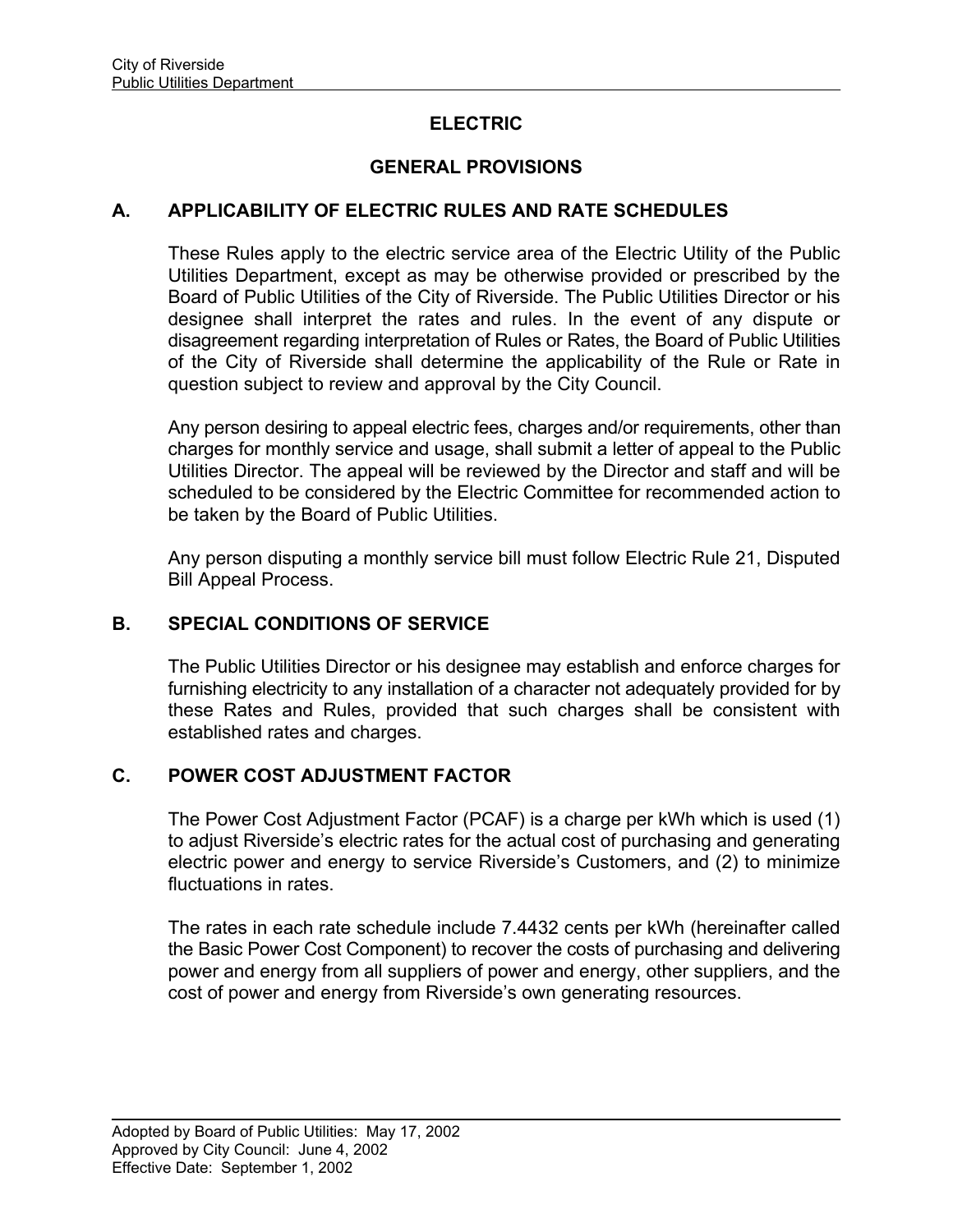The PCAF will reflect all changes in Power and Energy Costs, including the following:

- Changes in the wholesale Fuel Cost Adjustment Billing Factor.
- Changes in any component of the wholesale rate.
- Changes in direct and indirect costs charged to Riverside due to Riverside's ownership interest in San Onofre Nuclear Generating Station (SONGS).
- Changes in SONGS fuel costs paid by Riverside due to Riverside's ownership.
- Changes in SONGS energy available to Riverside due to Riverside's ownership.
- Changes in transmission and wheeling payments.
- Changes in scheduling and dispatching payments.
- Changes in contract incremental costs.
- Changes in economy energy purchases.
- Changes in decommissioning costs and nuclear fuel disposal.
- Changes in take-or-pay obligations.
- Changes in cogenerated power purchases.

The PCAF which is set forth below shall be applied to kWh sold on and after the effective date, as also set forth below, and continuing thereafter until a new PCAF becomes effective. The amount to be added to or subtracted from each bill due to the PCAF shall be calculated by multiplying the number of kWh for which the bill is rendered by the applicable PCAF.

The PCAF, which may be either positive or negative, will be reviewed and revised quarterly to reflect (1) actual changes in excess of a plus or minus 10% of the amount stated in the basic Power Cost Component.

The Board of Public Utilities shall have responsibility for establishing the PCAF and its effective date, subject to approval by the City Council.